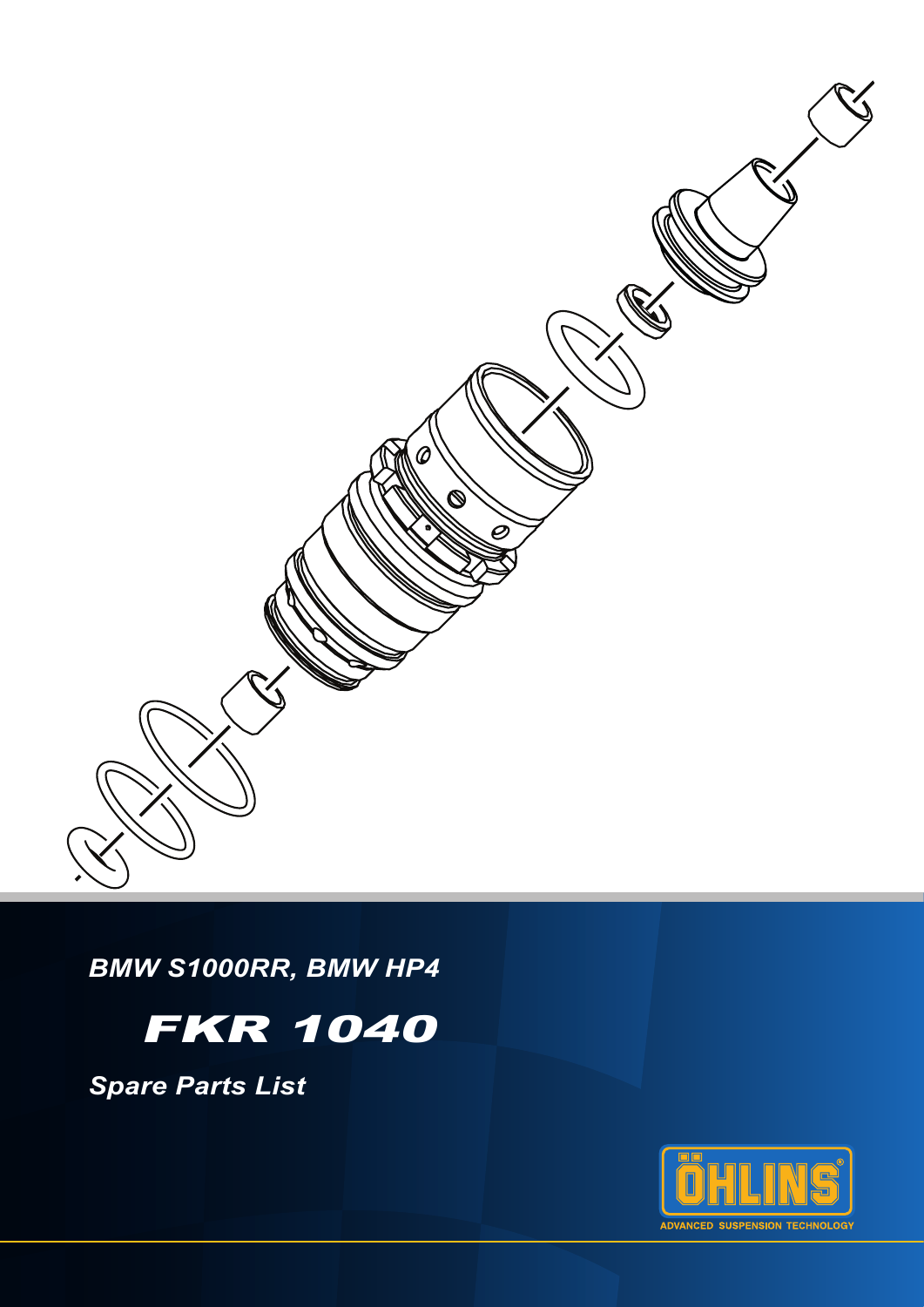## **SAFETY PRECAUTIONS**

## ⚠ **Warning!**

The shock absorber/front fork/steering damper is an important part of the vehicle and will affect the stability.

### ⚠ **Warning!**

After installing the Öhlins product, take a test ride at low speed to make sure your vehicle has maintained stability.

## ⚠ **Warning!**

Some of Öhlins products contain pressurized nitrogen gas (N<sub>2</sub>). Do not open, service or modify pressurized products without proper education (approved Öhlins dealer/distributor) and proper tools.

### 1 **Note!**

Read and ensure you understand the information in this manual and other technical documents provided by Öhlins, before you use the product.

#### 1 **Note!**

Öhlins Racing AB can not be held responsible for any damage to the shock absorber/front fork/steering damper, vehicle, other property or injury to persons, if the instructions for mounting, usage and maintenance are not obeyed.

### ⚠ **Warning!**

If the suspension makes an abnormal noise, or the function is irregular, or if you notice any leakage from the product, stop the vehicle immediately and return the product to an Öhlins Service Centre.

### ⚠ **Warning!**

The product warranty shall only apply if the product has been operated and maintained in accordance with recommendations in this manual. If you have any questions regarding usage, service, inspection and/or maintenance contact Öhlins.

#### 1 **Note!**

When working with the Öhlins product, read the Vehicle Service Manual.

### ⚠ **Warning!**

This product was developed and designed exclusively for a specific vehicle model and shall only be installed on the intended vehicle model in its original condition as delivered from the vehicle manufacturer.

## **Contents**

| Figure 3 - Seal head and piston assembly  5 |  |
|---------------------------------------------|--|
|                                             |  |

## **SAFETY SYMBOLS**

In this manual, mounting instructions and other technical documents, important information concerning safety is distinguished by the following symbols:

#### $\wedge$

The Safety Alert Symbol means: Warning! Your safety is involved.

### ⚠ **Warning!**

The Warning Symbol means: Failure to follow warning instructions can result in severe or fatal injury to anyone working with, inspecting or using the shock absorber, or to bystanders.

#### ✋ **Caution!**

The Caution Symbol means: Special precautions must be taken to avoid damage to the shock absorber.

#### 1 **Note!**

The Note Symbol indicates information that is important regarding procedures.

© Öhlins Racing AB. All rights reserved. Any reprinting or unauthorized use without the written permission of Öhlins Racing AB is prohibited.

## **Special tools**

| <b>Part number</b> | <b>Description</b>   |  |  |  |
|--------------------|----------------------|--|--|--|
| 01797-07           | Seal head tool       |  |  |  |
| 00727-09           | Clamp Ø28            |  |  |  |
| 00727-06/12        | Clamp Ø34            |  |  |  |
| 02810-01           | Clip                 |  |  |  |
| 00146-01           | Grease $(100 q)$     |  |  |  |
| 01791-25           | Loctite 2400 (50 ml) |  |  |  |
| 01791-23           | Loctite 6300 (50 ml) |  |  |  |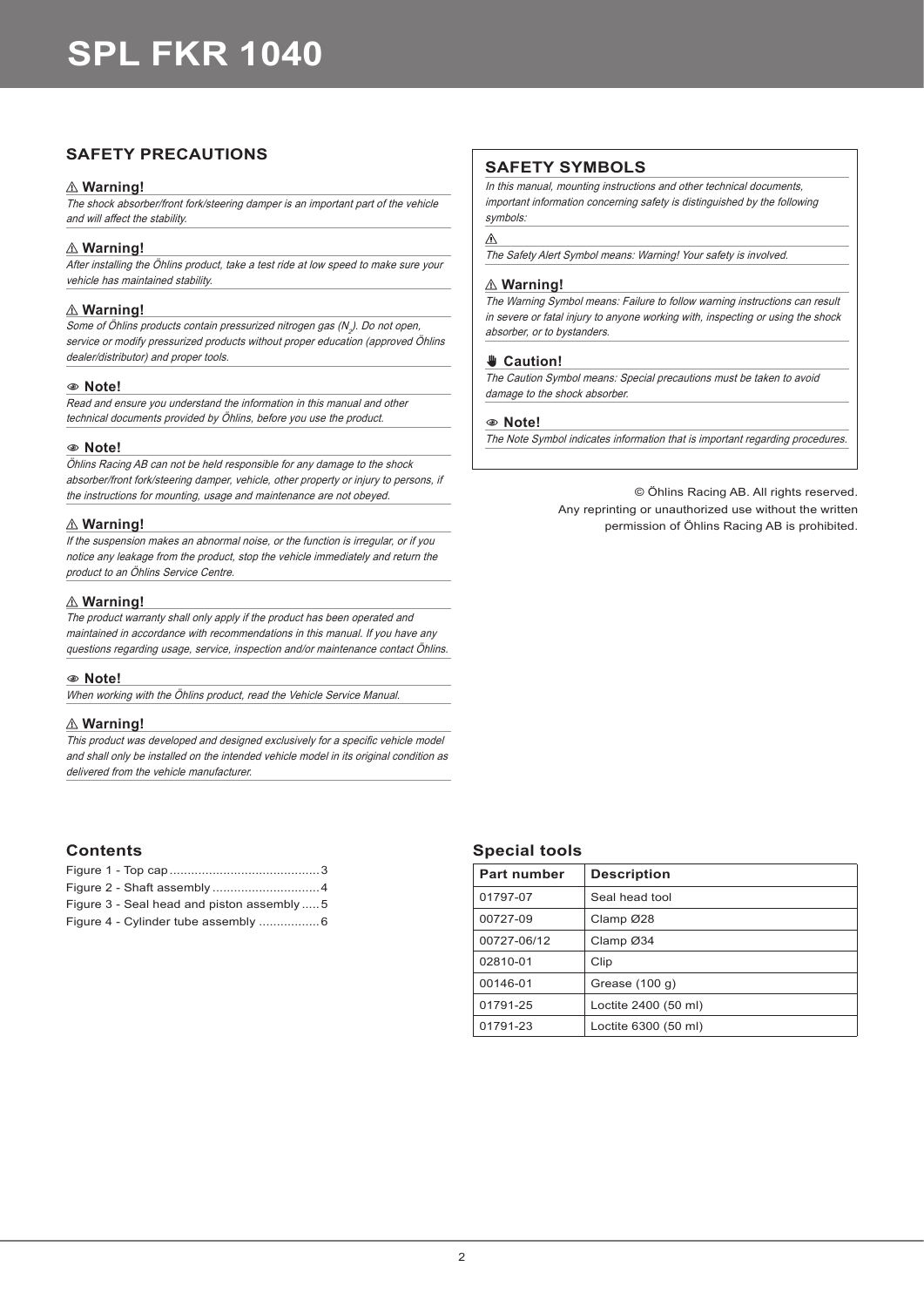**Figure 1 - Top cap**



| Pos      | Part No  | <b>Pcs</b>     | <b>Description</b> | <b>Notes</b> |
|----------|----------|----------------|--------------------|--------------|
| $1 - 1$  | 01473-01 | $\overline{2}$ | Circlip            |              |
| $1 - 2$  | 21819-01 | 2              | Adjustment screw   |              |
| $1 - 3$  | 00884-04 | $\overline{4}$ | <b>Ball</b>        |              |
| $1 - 4$  | 01474-01 | 2              | Spring             |              |
| $1 - 5$  | 00577-01 | $\overline{2}$ | O-ring             |              |
| $1 - 6a$ | 21928-01 | 1              | Adjuster           | Compression  |
| $1 - 6b$ | 21928-02 | $\mathbf{1}$   | Adjuster           | Rebound      |
| $1 - 7$  | 00338-72 | 2              | O-ring             |              |
| $1 - 8$  | 03309-01 | 2              | Shim               |              |
| $1 - 9$  | 21932-02 | 2              | Adjustment housing |              |
| $1 - 10$ | 00438-26 | $\overline{2}$ | O-ring             |              |
| $1 - 11$ | 03309-01 | 2              | Shim               |              |
| $1 - 12$ | 03317-01 | 8              | Spring washer      |              |
| $1 - 13$ | 03313-01 | 2              | <b>Nut</b>         |              |
| $1 - 14$ | 03315-01 | $\overline{2}$ | Preload socket     |              |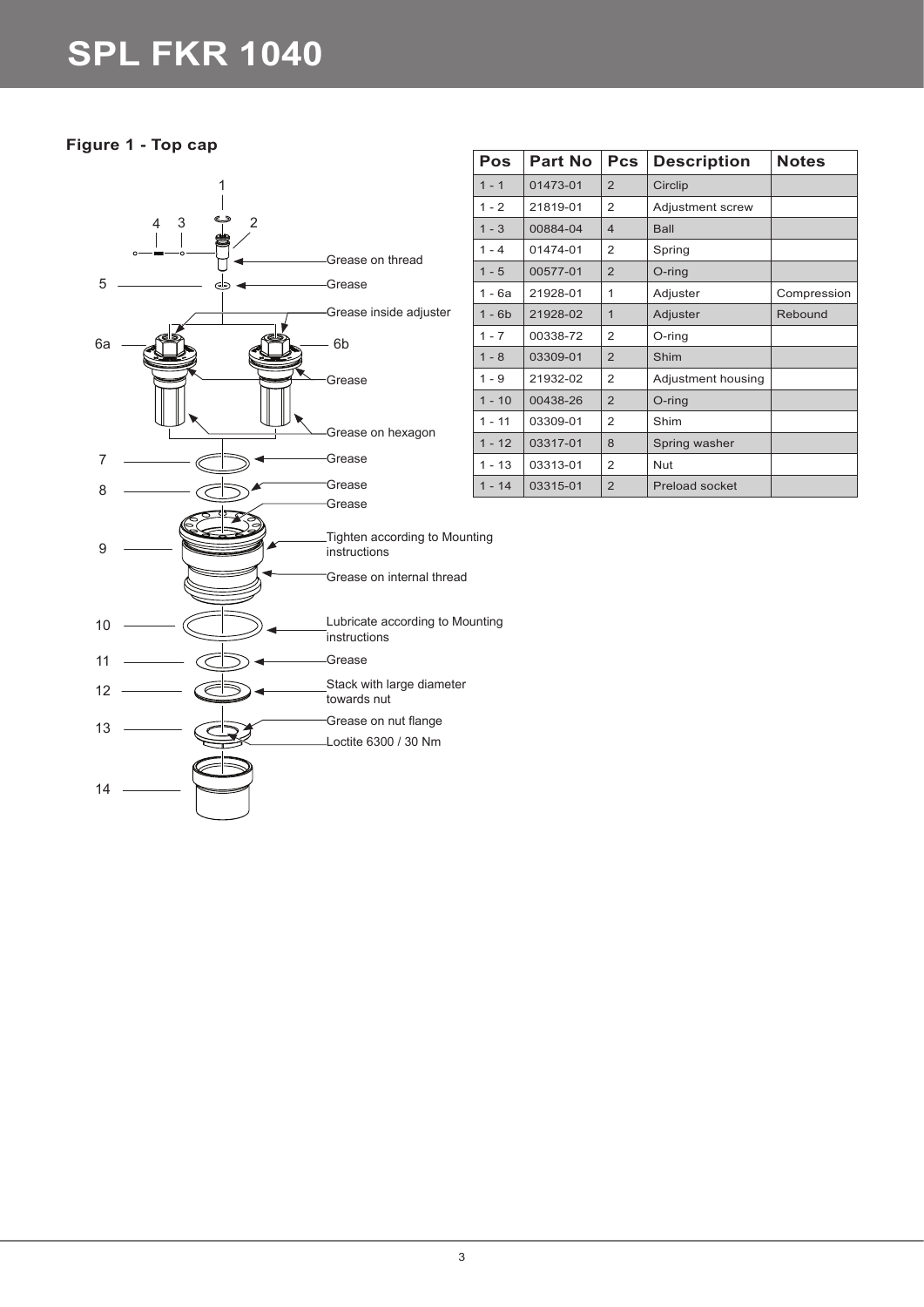**Figure 2 - Shaft assembly**

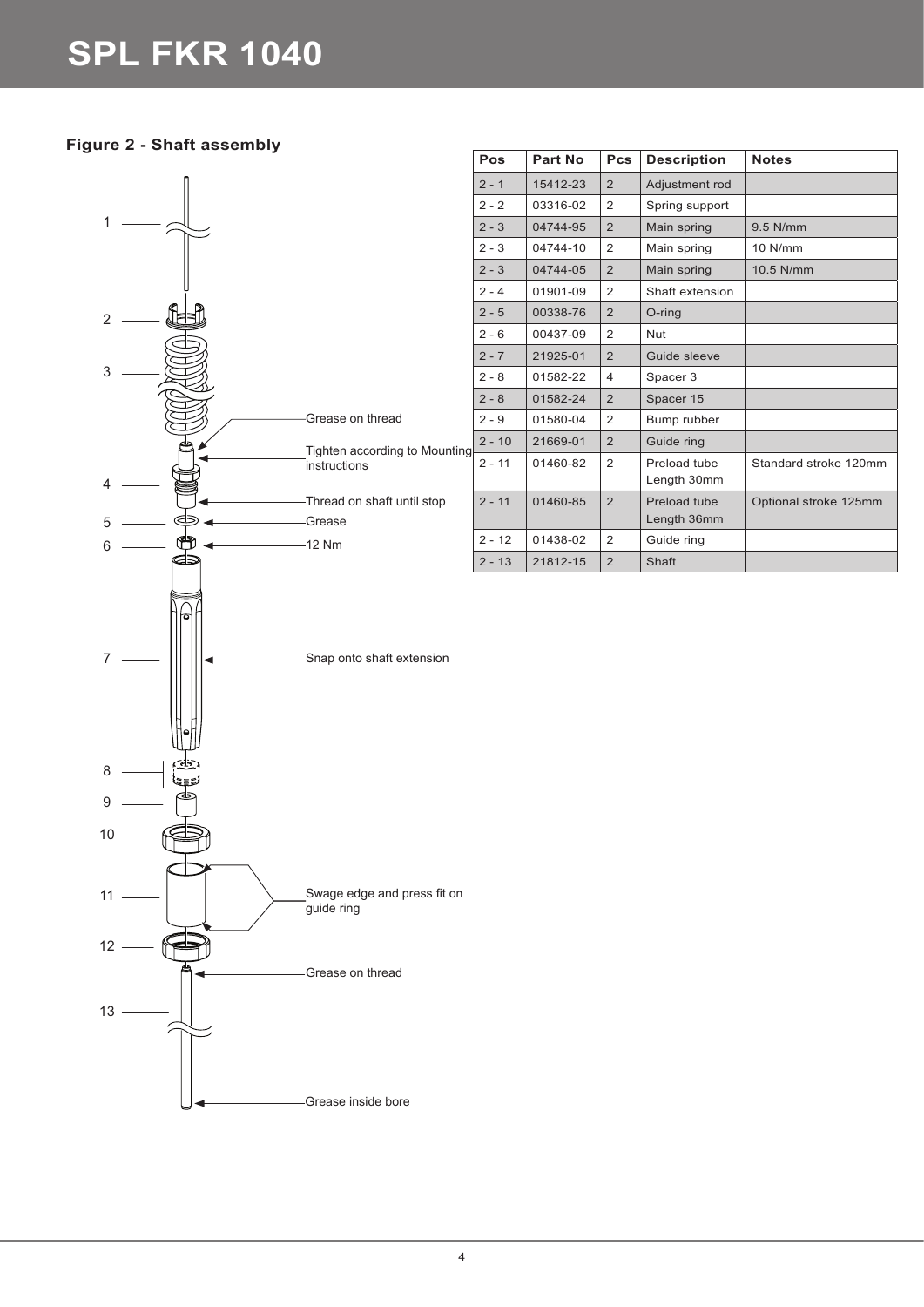

26

 $\bigoplus$ 

| Figure 3 - Seal head and piston assembly |  |  |
|------------------------------------------|--|--|
|------------------------------------------|--|--|

| Pos      | <b>Part No</b> | <b>Pcs</b>     | <b>Description</b> | <b>Notes</b>          |
|----------|----------------|----------------|--------------------|-----------------------|
| $3 - 1$  | 21922-01       | $\overline{2}$ | Cap seal head      |                       |
| $3 - 2$  | 21927-01       | $\overline{2}$ | Spring             |                       |
| $3 - 3$  | 01056-09       | 6              | <b>Bushing</b>     |                       |
| $3 - 4$  | 21921-01       | 2              | Piston dividing    |                       |
| $3 - 5$  | 15428-01       | $\overline{2}$ | Seal               |                       |
| $3 - 6$  | 00338-25       | $\overline{2}$ | O-ring             |                       |
| $3 - 7$  | 21920-01       | $\overline{2}$ | Seal head          |                       |
| $3 - 8$  | 00338-72       | $\overline{2}$ | O-ring             |                       |
| $3 - 9$  | 00338-27       | $\overline{2}$ | O-ring             |                       |
| $3 - 10$ | 00638-81       | $\overline{2}$ | O-ring             |                       |
| $3 - 11$ | 01582-21       | $\overline{2}$ | Spacer, 2mm        | Standard stroke 120mm |
|          | 01582-22       | 4              | Spacer, 3mm        | Spacer total 23mm     |
|          | 01582-24       | $\overline{2}$ | Spacer, 15mm       |                       |
| $3 - 11$ | 01582-22       | $\overline{2}$ | Spacer 3mm         | Optional stroke 125mm |
|          | 01582-24       | $\overline{2}$ | Spacer 15mm        | Spacer total 18mm     |
| $3 - 12$ | 01653-09       | $\overline{2}$ | Sleeve             |                       |
| $3 - 13$ | 21733-01       | $\overline{2}$ | Spring             |                       |
| $3 - 14$ | 21813-15       | $\overline{2}$ | Needle             |                       |
| $3 - 15$ | 00338-56       | $\overline{2}$ | O-ring             |                       |
| $3 - 16$ | 04727-09       | $\overline{2}$ | Spring             |                       |
| $3 - 17$ | 01654-15       | $\overline{2}$ | Piston holder      |                       |
| $3 - 18$ | 21926-01       | 4              | Washer             |                       |
| $3 - 19$ | See spec. card | $\mathbf{1}$   | Shim stack         | Compression           |
| $3 - 20$ | See spec. card | 1              | Shim stack         | Rebound               |
| $3 - 21$ | 21923-01       | $\overline{2}$ | Piston             |                       |
| $3 - 22$ | See spec. card | $\mathbf{1}$   | Check valve        | Compression           |
|          |                |                | shim stack         |                       |
| $3 - 23$ | See spec. card | 1              | Check valve        | Rebound               |
|          |                |                | shim stack         |                       |
| $3 - 24$ | 01447-02       | $\overline{2}$ | Piston ring        |                       |
| $3 - 25$ | 01674-01       | $\overline{2}$ | Washer             |                       |
| $3 - 26$ | 01657-01       | $\overline{2}$ | <b>Nut</b>         |                       |

5

 $7/7$  Nm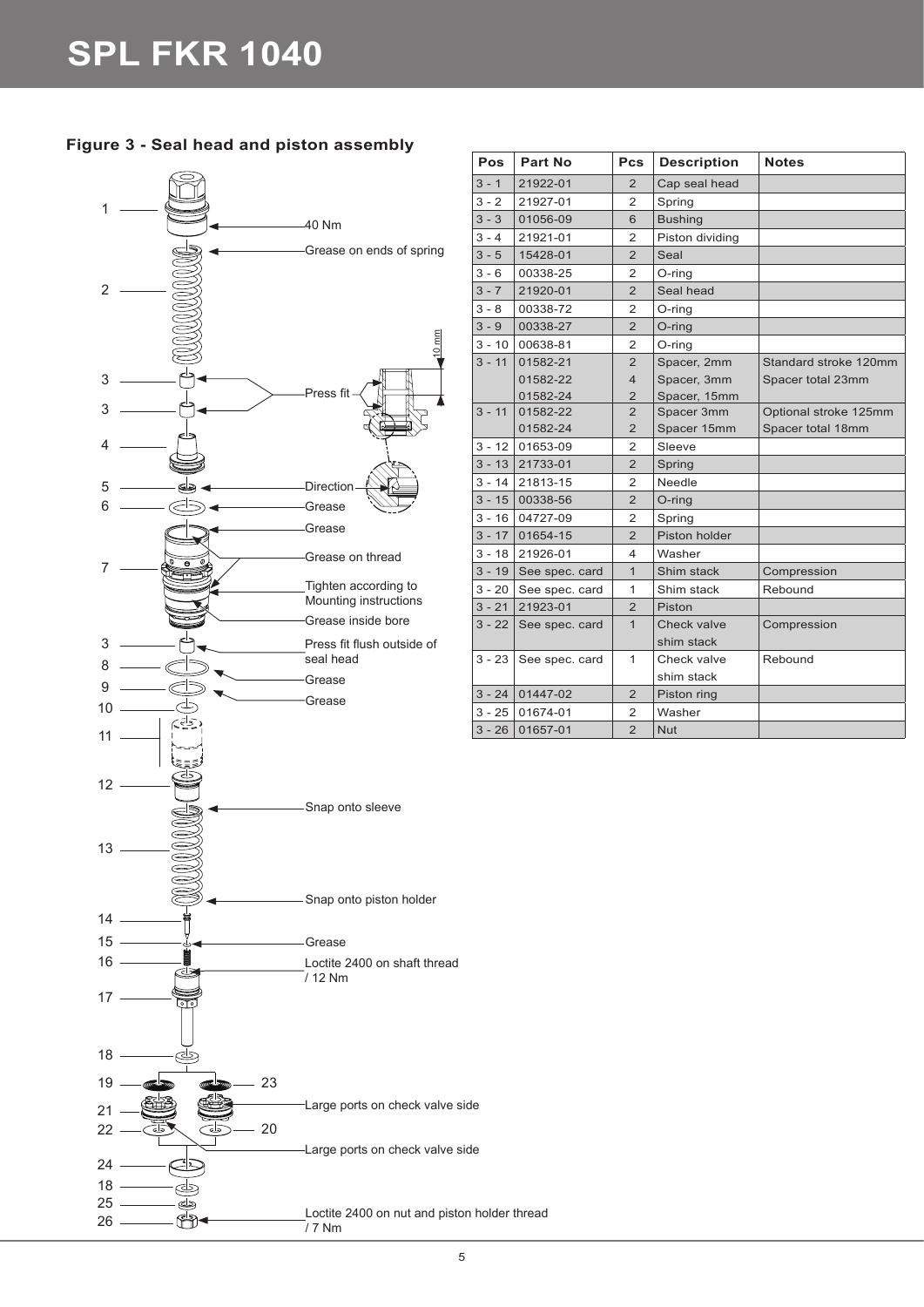**Figure 4 - Cylinder tube assembly**